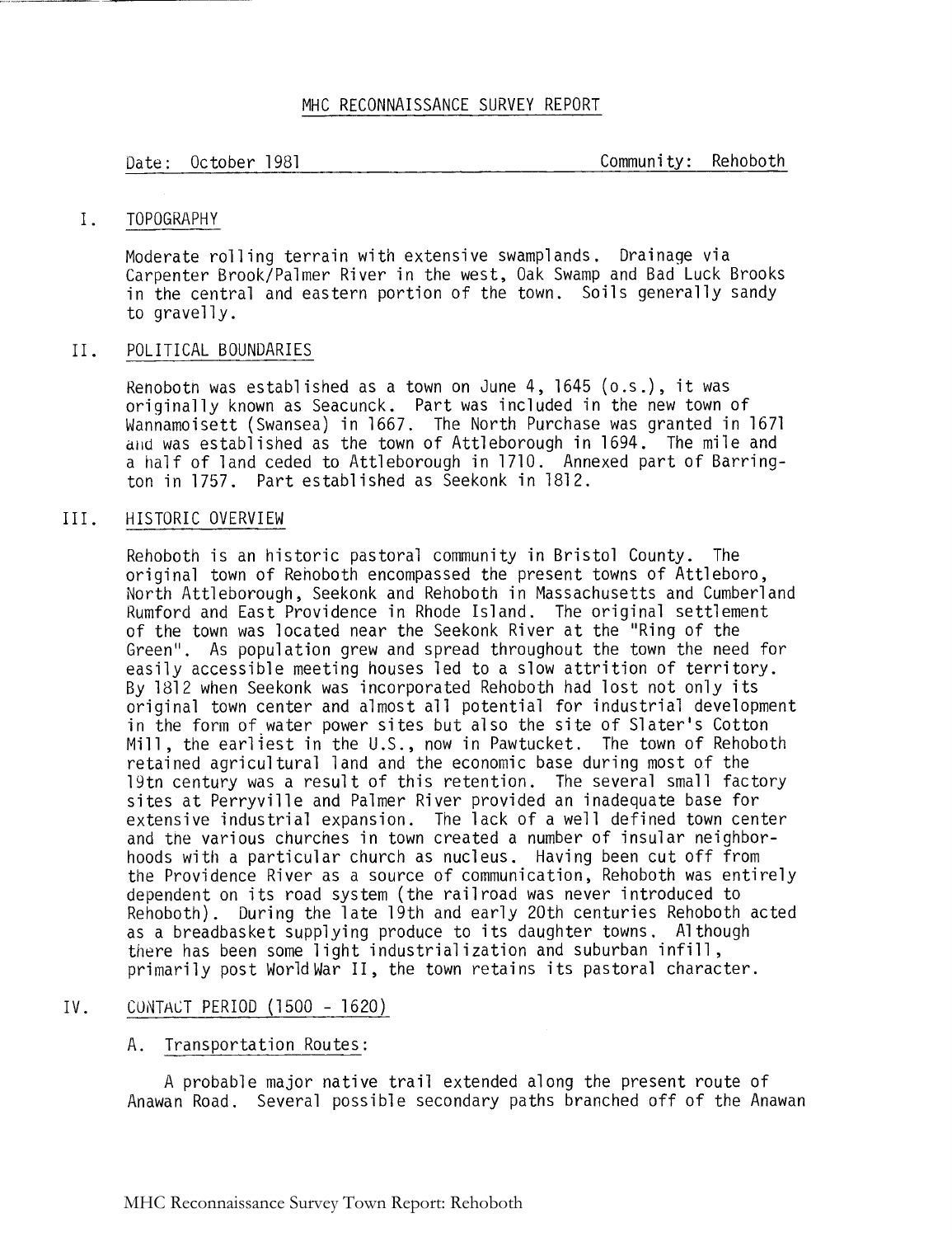route including a route which followed Summer, Elm and County Streets east into Dighton and a second which paralleled the majority of Chestnut, Brook and Mason Streets. A primary east-west trail may have existed along the present route of Tremont Street, possibly extending east to the Taunton River and the Seekonk River to the west, two major transportation routes and food sources.

#### B. Settlement Pattern:

There were no documented native Contact Period sites. A probable Contact Period village site was reported opposite the Steven's Corner cemetery, near the junction of two suspected major native routes (recorded artifacts included one copper projectile point). A possible period burial was reputed to have been situated on the north side of Davis Street approximately midway between Mason and First Streets. Additional native settlement was likely adjacent to the Anawan trail and Palmer River and the Anawan Rock, a convenient rockshel ter, and Great Meadow Hill. The last was utilized as a refuge by Anawan (Pokanoket sub-chief under Philip) and his followers shortly after the death of King Philip. A large number of unidentified native sites clustered about Shad Factory Pond and north and south of the pond along the Palmer River are potential period sites. The pond area is a particularly promising site for native settlement since herring spawn annually at the head of the pond. The excel lent agricul tural land east of Manwhague Swamp probably encouraged native occupation of this drea.

#### C. Subsistence Pattern :

There was good fishing along the lower portion of the Palmer River. Annual herring runs occurred on the river as far north as Shad Factory Pond. Agricul tural 1 and was 1 imi ted due to the prevalence of marshland and hilly terrain throughout present Rehoboth. There were potential planting grounds adjacent to the southern portion of the Palmer River, the Davis Street burial site and the probable Contact Period village adjacent to the Steven's Corner cemetery.

#### D. Observations:

The widespread rugged uplands and marshlands and absence of large freshwater ponds probably discouraged extensive native settlement in the Rehoboth area. Existing native settlement was probably heaviest in the lower portion of the Palmer River, particularly from the Shad Factory Pond south towards Swansea. There is a high probability of surviving archaeological remains of Contact Period occupation in this area since later development has been minimal. The Davis Street and Steven's Corner cemetery sites are also archaeologically promising for the same reason. The Rehoboth are native population was probably closely tied to the Pokanokets (Wampanoags) because of their proximity to the former natives' central settlement (Mt. Hope, Rhode Island).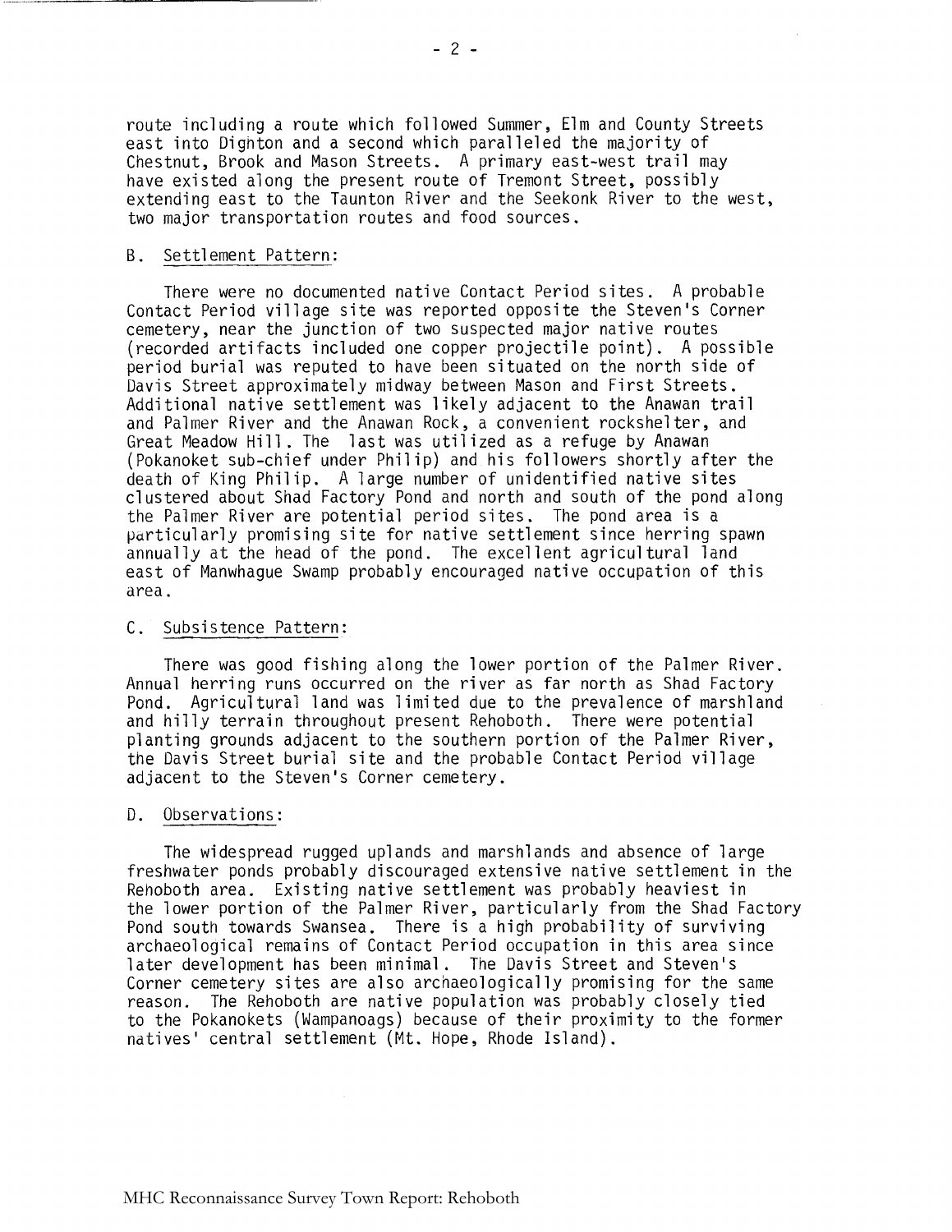#### $V_{-}$ FIRST SETTLEMENT PERIOD (1620 - 1675)

### A. Transportation Routes:

Readily avail able data dealing with the pre-1675 colonial transportation network was sparse. The existing transportation system was probably 1 imi ted since the majority of the pre-war colonial settlement occurred along the Seekonk River in present Pawtucket, Rumford and East Providence, Rhode Is1 and. The pre-war settlers (Soutnern portion of Palmer River) undoubtedly made use of the existing native trails. These probably incl uded the Broad Street/Ri ver Street/Carpenter Street, Summer/Elm Street and Mason Street paths. The first two routes likely functioned as primary roads to the center of Old Rehoboth, Dighton and Taunton. The third would have provided the Palmer River settlers with access to the pre-war settlements and marine resources in present Swansea, Barrington and Warren (Rhode Island). A pre-1675 access route to the Shad Factory Pond area and Summer/Elm Street path may have extended along the Reed, Water, Lake and French Streets trail .

#### B. Popul ation :

There were no available figures for the native or white population. The first settlers originally resided in present East Providence and Rumford, Rhode Island (original focal point of Old Rehoboth) .

# C. Settlement Pattern:

Minimal documentation of native settlement 1 ocations . The surviving post-epidemic natives probably maintained their Contact Period settlement patterns, with the exception of the Shad Factory Pond/lower Palmer River area (colonial settlement area).

The first white settlement is said to have taken place in c. 1652 in response to the expanding population along the Seekonk River. Scattered homes were established along the southern portion of the Palmer River Momes were established along the southern portion of the ranner wiver<br>with the Shad Factory Pond serving as the settlement's focal point. The<br>Palmer River settlement lacked civic/religious facilities. These were sought in present Rumford, Rhode Island.

## D. Economic Base:

The native subsistence patterns were probably retained a1 though Anglo-Indian trade assumed an increasingly important role in the native economy. It was highly probable trade occurred between the natives and the Palmer River settlers.

Agricul ture formed the basis of the Palmer River settlement's economy. Farmland was available near Shad Factory Pond and the southern portion of the Palmer River. Subsistence and commercial fishing were probably in the lower portion of the Palmer River. Area settlers probably hunted and 1 umbered in Kehoboth 's extensive wood1 ands . The communi ty 's 1 imi ted demographic development during this period was likely a key factor in the settlement's minimal industrial base. The only reported mill operation was a grist and saw mill complex erected in c. 1662 on the upper end of Shad Factory Pond near Water Street (N.A. 1968: 19).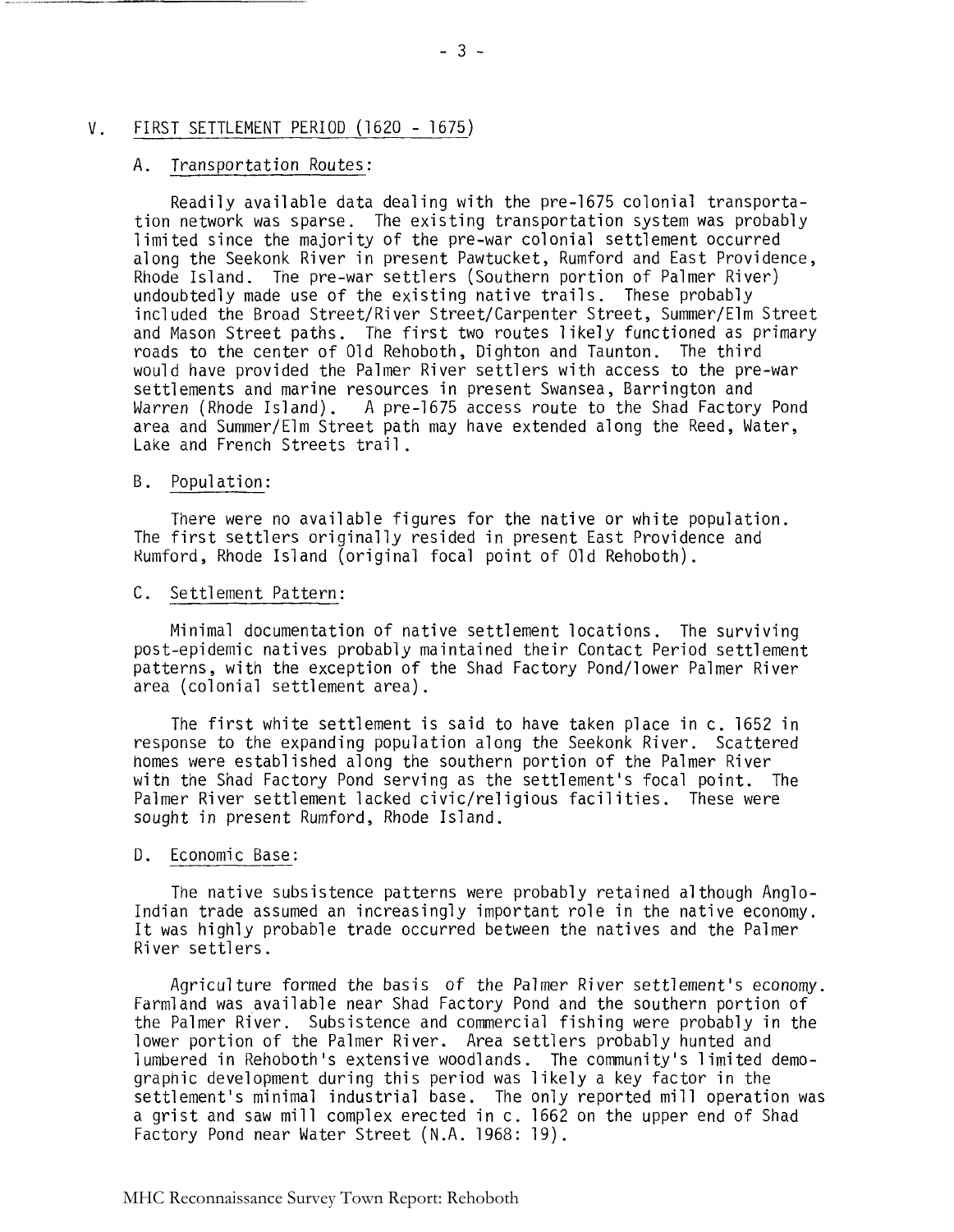## E. Observations:

Existing secondary sources virtually ignore the native community during the First Settlement Period. The Palmer River settlement was situated on the eastern frontier of Old Rehoboth. The settlement's virtual 1 ack of commercial , industrial and civic/rel igious facil i ties were primary reasons for its strong ties to the original center of Old Rehoboth. There is an excellent probability of extant archaeological remains of the pre-1675 settlement because of minimal commercial and residential development in the proximity of Shad Factory Pond and the southern portion of the Palmer River.

# VI. COLOiiIAL PERIOD (1675 - 1775)

# A. Transportation Routes :

A series of new roads extended off of the eastern portion of Tremont Street and Anawan/Plain Street as post-war settlement expanded out to the north, south and east of the original settlement node at Palmer River. The first of these routes may have been Rocky Hill Road (c. 1680?) which would have provided the Rocky Hill settlers access to Seekonk and tne Anawan/Plain Street Road via Carpenter Road. The eastern portion of Fairview Avenue (laid out c. 1720) probably was constructed as an industrial access route handling traffic to Anawan Road/Plain Street and Uignton. A route following the eastern portion of Brook Street, a segment of Plain Street and Cedar Street, may have been laid out in response to the development of the Oak Swamp neighborhood. The Hornbine Road is probably contemporary with the establishment of the Hornbine neighborhood .

# B. Population:

There were no native population figures. Those for the white population were restricted to the 18th century. By 1765, Rehoboth had one of the 1 argest populations (3690 residents) in the southeastern Massachusetts study unit. This figure increased 13.6% to 4191 residents in 1776.

# C. Settlement Pattern:

The only reference to post-1675 native settlement was the encampment established by Anawan and his followers at Anawan Rock.

The limited data suggest the Rehoboth area suffered considerable damage during King Philip's War (N.A. 1968: 15-16, Tilton 1918: 71). It is unclear whether the community was abandoned during the fighting. The earl iest reported post-war settlement occurred in the vicinity of Rocky Hill prior to 1680 (Tilton 1918: 90). The pre-1675 Palmer River settlement area continued as a focal point of colonial settlement. It was established as a precinct of Rehoboth in 1715. The precinct meetinghouse was erected on the site of the Palmer River cemetery (immediately north of Lake Street) in c. 1715. A smaller settlement node (Great Meadow neighborhood) was established by the first decade of the 18th century in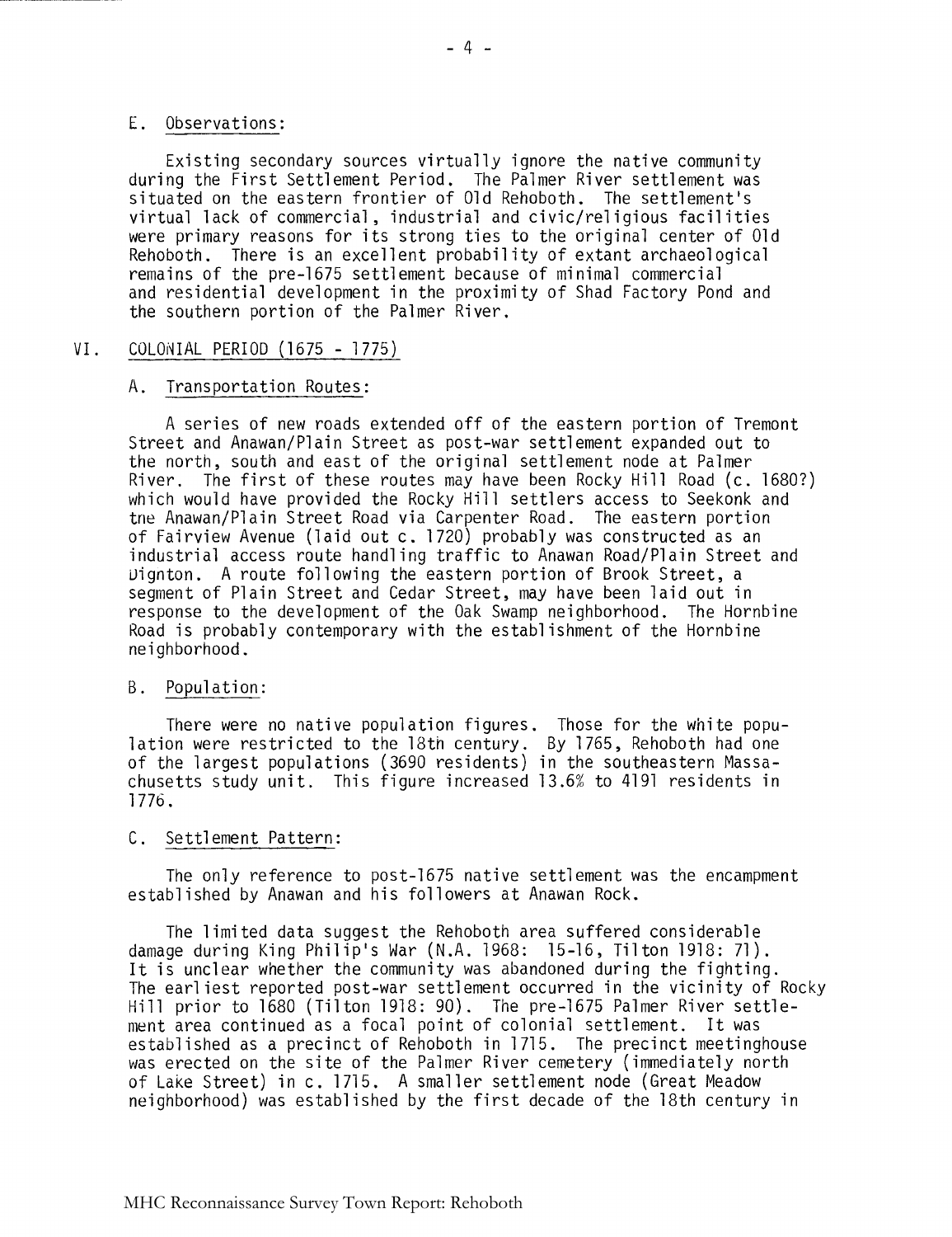the vicinity of the junction of Palmer River and Fairview Avenue, an area of considerable early 18th century industrial development. A community of Sixth Principle Baptists developed at the intersection of Brook, Pleasant and Chestnut Streets by the early 1730s. The neighborhood church<br>was situated within the triangle created by these streets (moved from its original location on Burial Place Hill in c. 1732). Settlement roughly contemporary with that in the Oak Swamp neighborhood centered around a Sixth Principle Baptist church in North Rehoboth on Tremont Street a short distance east of the route's junction with Anawan Street. This church was established in 1740 as a result of a split within the Oak Swamp church. Thirty members of the Second Baptist church of Swansea settled in southeastern Rehoboth along Horbine Road in the early 1750s. The Hornbine church (Sixth Principle Baptist) was erected in c. 1753 on the corner of Horbine Road and Baker Street. The First Christian church was organized by Jacob Hix in 1773. Its meetinghouse was probably located wi thin an area enclosed by Plain Street and two unimproved roads extending south and east off of Gorham and Brook Streets, respectively. A town meetinghouse was built in c. 1773 east of the "Village cemetery" (probably junction of Anawan Road and County Street) probably in response to the population shift east of Palmer River (original primary settlement node).

#### D. Economic Base:

Tnere was no documentation of the post-war native economy. Agriculture remained the foundation of colonial Rehoboth's economy. The focal point of the settlement's post-1675 commercial/industria1 development was an area west of Great Meadow Hill on the Palmer River. An iron furnace or forge dating as early as c. 1704 was erected several hundred yards north of the Palmer River/Fairview Avenue intersection. This operation was followed by an iron forge and trip-hammer established by Ebenezer Peck in c. 1722, a short distance below the river and Fairview Avenue junction (operated until the early 19th century). The forge was suppl ied with refined iron carted in from Bristol, Rhode Island (N.A. 1968: 21, 67). A sawmill was built slightly upstream in c. 1747. An additional sawmill appearing on the 1795 town map on the Palmer River near the northern end of Great Meadow Hill may pre-date 1775. Several possible pre-1775 commercial/<br>industrial facilities were situated in the Rehoboth village area. The Goff Inn was constructed in c. 1714 on the present site of the Goff Memorial Hall (Bay State Road). This inn handled stages traveling to Taunton, Providence and Newport. A possible pre-1775 sawmill and gristmill complex was established by Abraham and Eleazer Bliss on the East Branch of the Palmer River in Rehoboth village. A possible period sawmill was built by Cromwell on Bad Luck Brook immediately before it crosses County Road. As many as three industrial operations may have been built on the southernmost portion of the Palmer River and Rocky Run prior to 1775. Operation of a tannery located at the junction of the river and County Street may pre-date 1775. A brickyard was established in c. 1767 a short distance west of the Rocky Run and Palmer River intersection (operated until early 19th century). A gristmill appearing on the 1795 town map east of the Rocky Run and Mason Street junction may pre-date 1775.